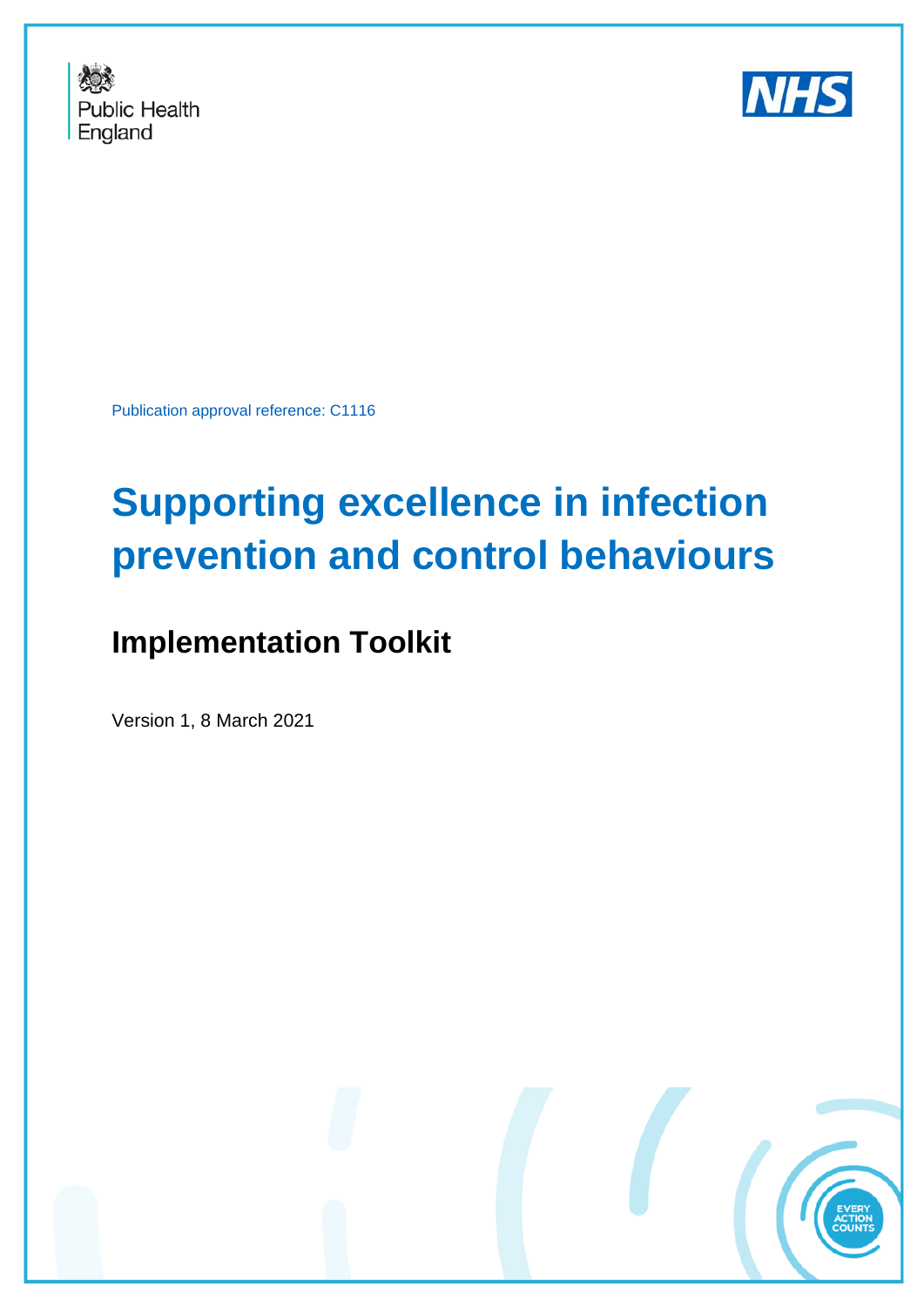# **Contents**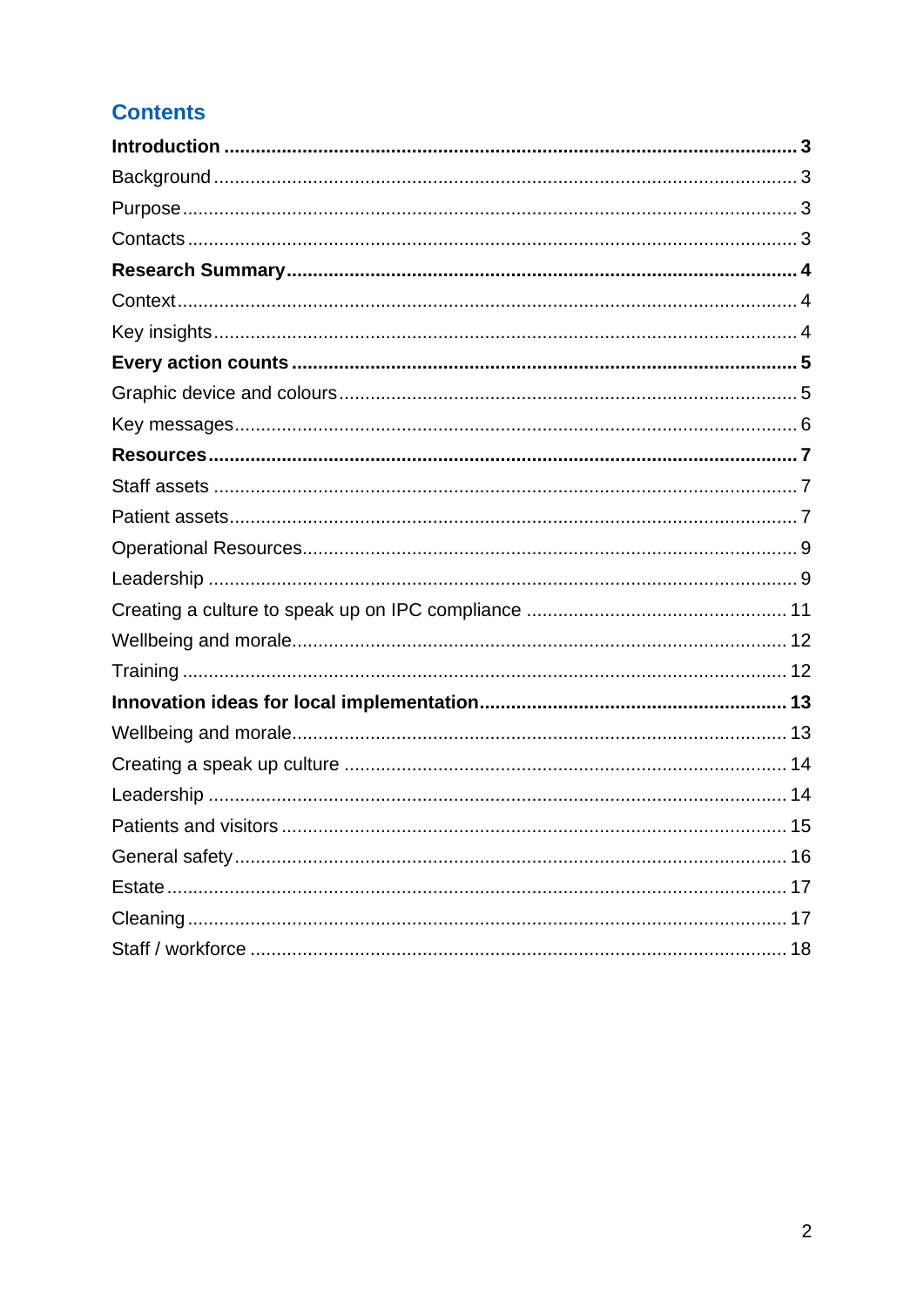# <span id="page-2-0"></span>**Introduction**

# <span id="page-2-1"></span>**Background**

Throughout the COVID-19 pandemic, efforts have been made at local, regional and national level to maintain the highest level of IPC excellence, reducing the risk of nosocomial (healthcare acquired) infections and making NHS settings safer.

To support NHS organisations in the recovery and restoration of services, the Infection Prevention and Control (IPC), Communications, and Behavioural Change Unit (BCU) teams partnered to deliver a research project aimed at unpicking the complex drivers of behaviours that influence compliance with COVID-19 IPC measures.

Insight was gathered from frontline staff, patients, professional bodies, and clinical, communication and IPC experts to understand these drivers, and a suite of codesigned products developed to address the key themes.

# <span id="page-2-2"></span>**Purpose**

This implementation toolkit is designed as a one stop shop to provide information, resources, and ideas to local NHS organisations to address the barriers to behavioural compliance with IPC measures.

This includes resources and tools targeting compliance and awareness, leadership, morale and wellbeing, training, and operational interventions.

Innovation ideas to support local intervention have also been collated from the research and packaged at the end of this document for local consideration.

# <span id="page-2-3"></span>**Contacts**

For any questions on the content in this toolkit, please contact:

- **Infection prevention and control (IPC)**  NHS England and Improvement IPC team [nhseandnhsi.ipc-cell@nhs.net](mailto:nhseandnhsi.ipc-cell@nhs.net)
- **Communications:** Ashley Langton Head of Communications [ashley.langton1@nhs.net](mailto:ashley.langton1@nhs.net)
- **COVID-19 Behavioural Change Unit**  NHS England and Improvement [england.covid-sustainablehealth@nhs.net](mailto:england.covid-sustainablehealth@nhs.net)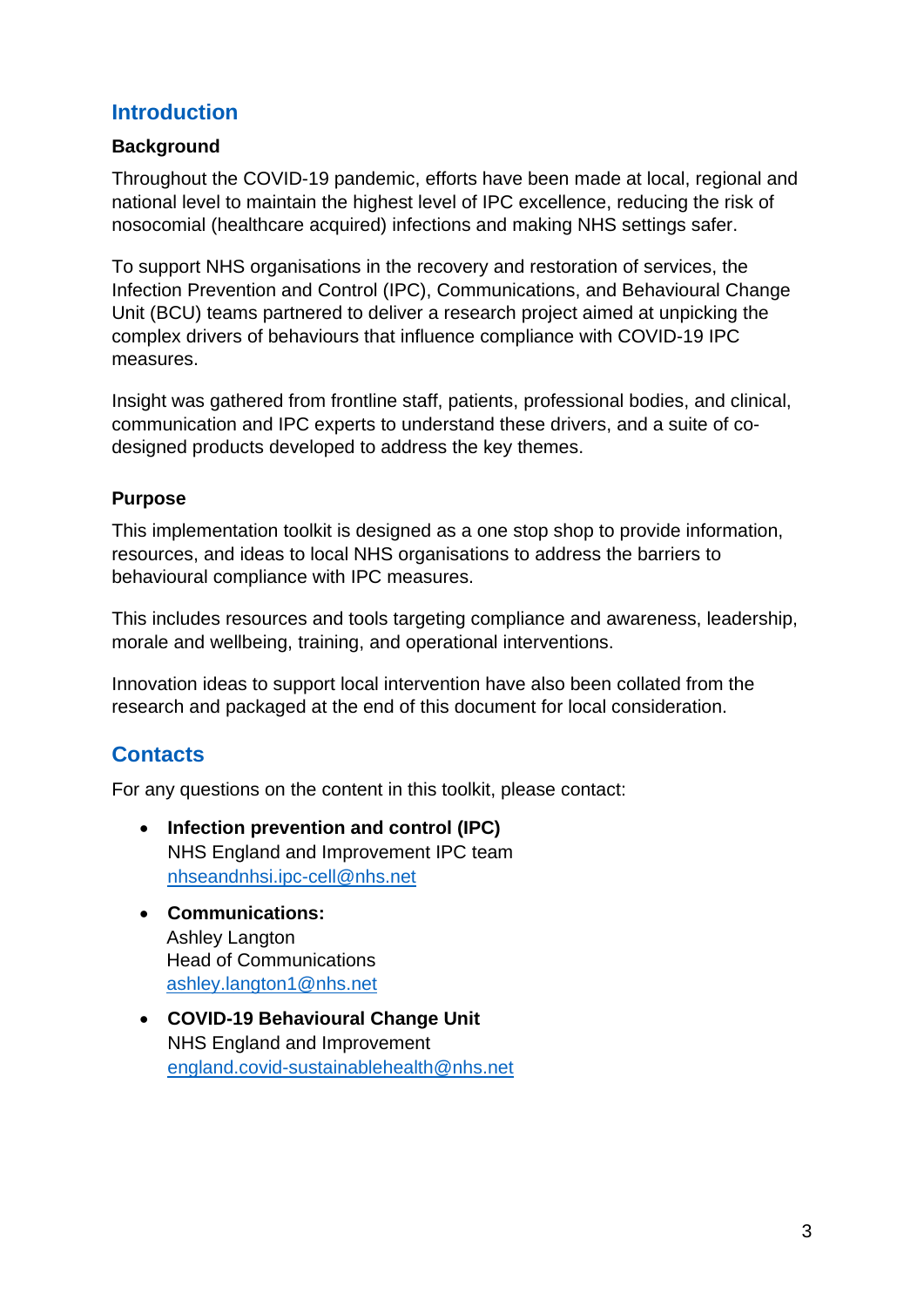# <span id="page-3-0"></span>**Research summary**

# <span id="page-3-1"></span>**Context**

Behaviour is driven by a number of factors that all influence why and how people act. This includes internal factors such as subconscious motivations, personality, and perception of risk, as well as external factors such as culture, environment, and wellbeing (physical, mental and emotional).

There is a need to focus on what can be done to support better behaviour with everyone being compliant – staff, patients and visitors.

# <span id="page-3-2"></span>**Key insights**

- Strong, compassionate leadership and role modelling is absolutely critical local implementation will be vital to the success of any interventions.
- As more people are vaccinated, personal risk will be lowered. We need to enhance the mindset of the workforce from protecting SELF while also protecting OTHERS and create a culture of kindness where compliance is associated with being kind and caring to all.
- Staff need support to challenge colleagues and patients/visitors on IPC compliance, particularly when speaking to senior staff and medics. Providing staff with the tools and support to both speak up and "listen up" will help address this.
- "Hotspots" are areas where infrastructure issues (mainly space) aren't easily overcome but can be improved with some quick fixes, improved monitoring, and situational comms.
- Training to further enhance awareness and understanding of IPC measures and their purpose across all healthcare professions will support better compliance.
- Clear messaging for patients and visitors is essential, outlining not just what we want them to do, but how to do it e.g. wearing a mask over nose and mouth. Direct messaging was felt to be more effective than softer messaging for this group.
- A zero-risk approach to sickness will relieve pressure on staff to come in with minor symptoms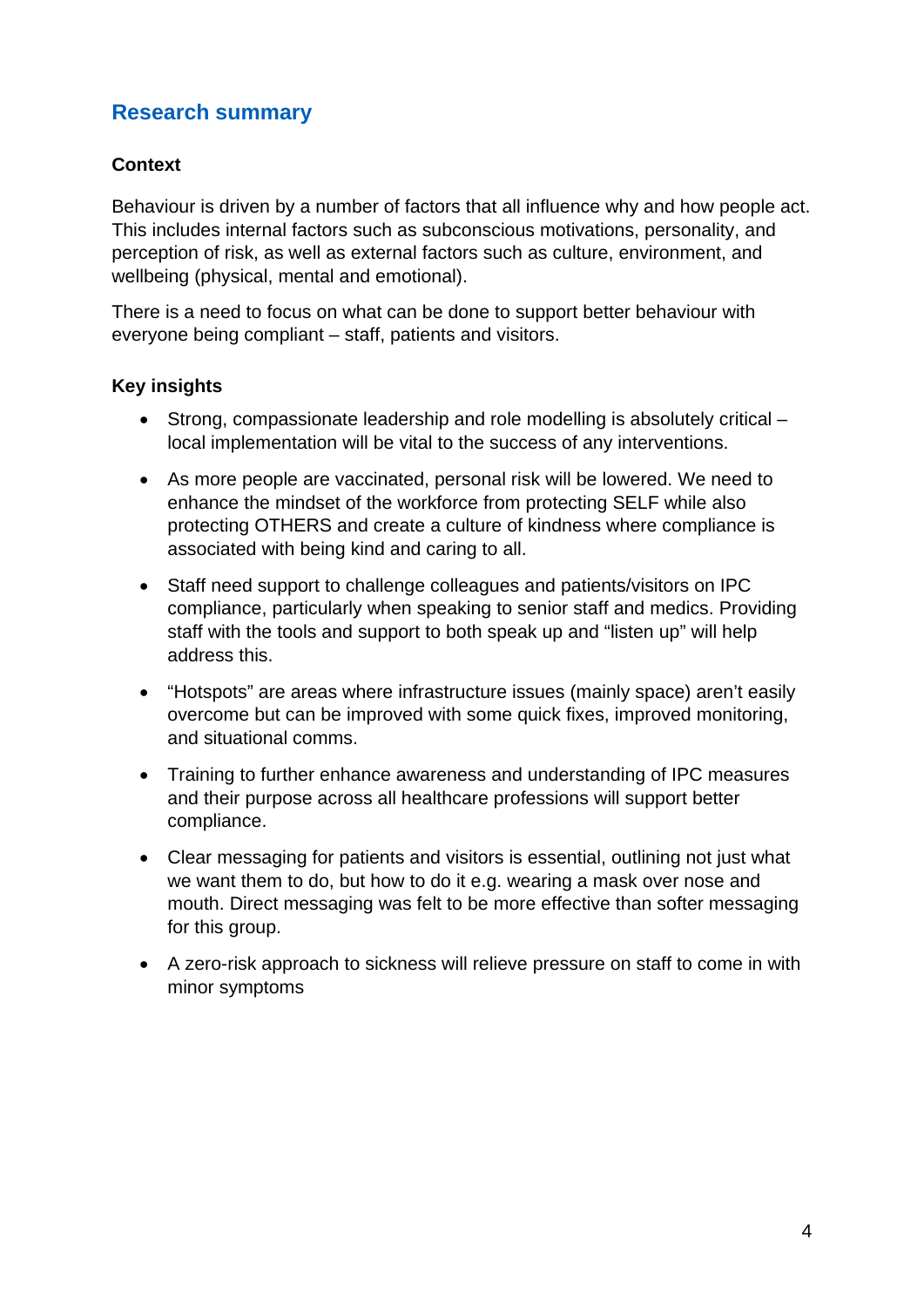# <span id="page-4-0"></span>**Every action counts**

The 'Every action counts' suite of resources have been developed to support NHS organisations to communicate with and apply compliance interventions to staff, patient, and visitor groups.

The research stressed the importance of communicating with these groups regularly through a variety of different formats and channels to reinforce expected behaviours.

Situational reminders in key areas throughout the healthcare setting should be considered to remind people 'in the moment'. This includes thinking about location (for example, staff break and changing rooms) and channel (for example, using TV screensavers throughout the hospital).

The resources have been co-designed with partners and are insight driven to frame the conversation. They can be adapted to your local context and setting as needed.

#### <span id="page-4-1"></span>**Graphic device Colours**





# **Templates**

Word **PowerPoint** 

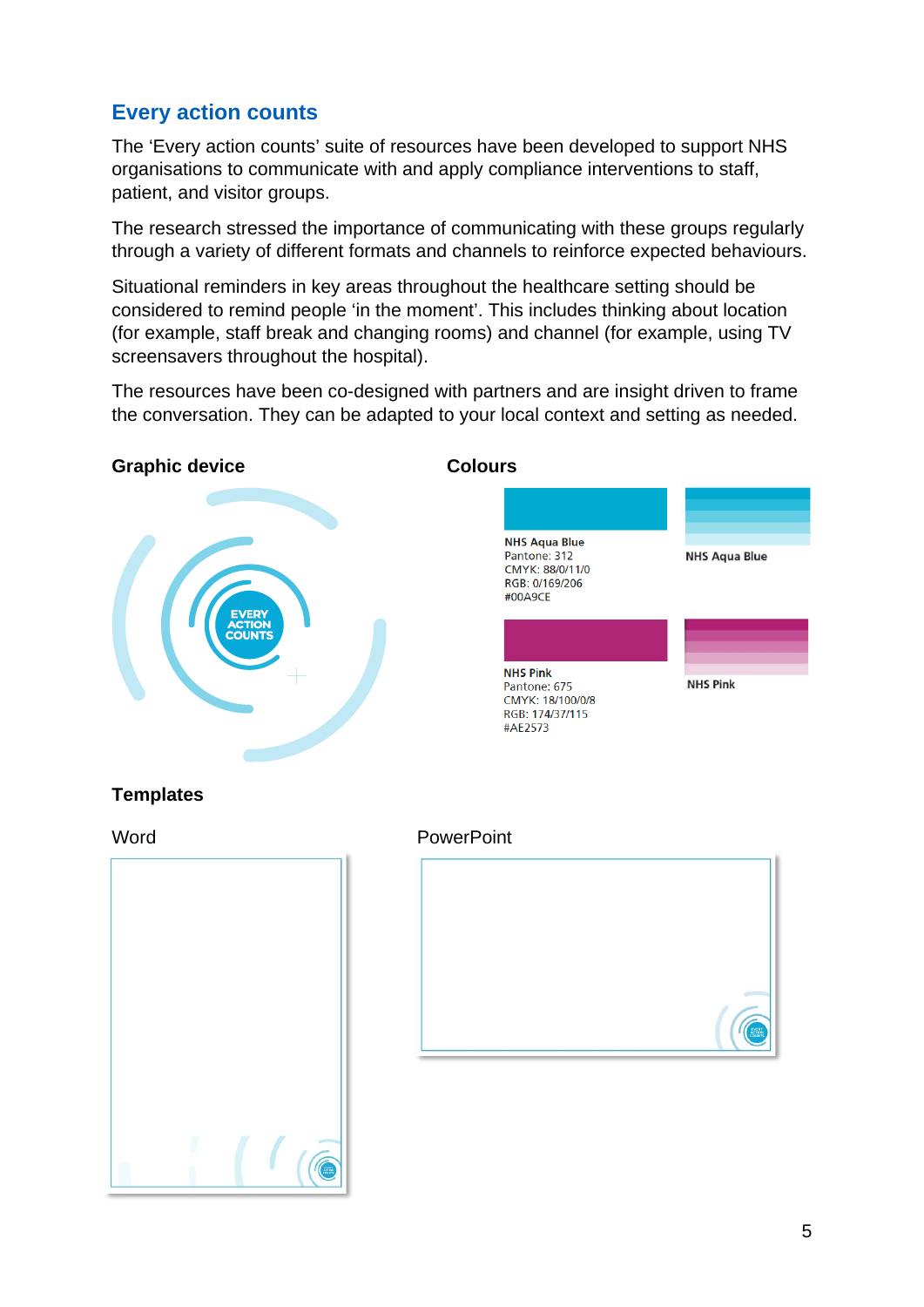# <span id="page-5-0"></span>**Key messages**

- Every action counts each action you take has a big impact.
- We all have a responsibility to reduce the spread of coronavirus.
- People with COVID-19 can have very mild or no symptoms at all. This means they can transmit the virus to others without being aware of it.
- To reduce the risk for staff, patients, and visitors, we all need to do things differently to what we would normally do for a little while.
- You should always follow the rules, even when only with colleagues, family, or friends.
- When you follow these measures, you're playing your part. Thank you.
- You can still spread the virus to others, even if you have been vaccinated.

# Additional patient and visitor messages

- We want to keep you, your family, other patients and our staff safe from coronavirus.
- Because we care, we may ask you to do things differently while you are here:
	- o Always wear a mask or face covering over your nose and mouth while inside
	- o Make space for others 2 metres
	- o Don't visit other parts of the hospital unless you are asked to by a member of staff
	- o Wash or sanitise hands regularly
	- o Take a test if asked to
- It's ok to remind doctors, nurses and fellow patients that we need to make space for each other and to cover our mouths and noses. Reminders can help us all to look out for each other.

# Additional staff messages

- Observing IPC measures helps keep your colleagues, patients, family and friends safe from coronavirus.
- There is no such thing as a 'work bubble'. The virus can still spread between colleagues, so it is important to wear a mask and maintain physical distancing when on breaks and outside of work.
- If you see something, say something it is ok to gently remind colleagues, patients, and visitors to make space, fix or change their PPE, or observe other measures.
- We're all in this together it has been a challenging year and taking care of each other is important. If you need help, ask for it.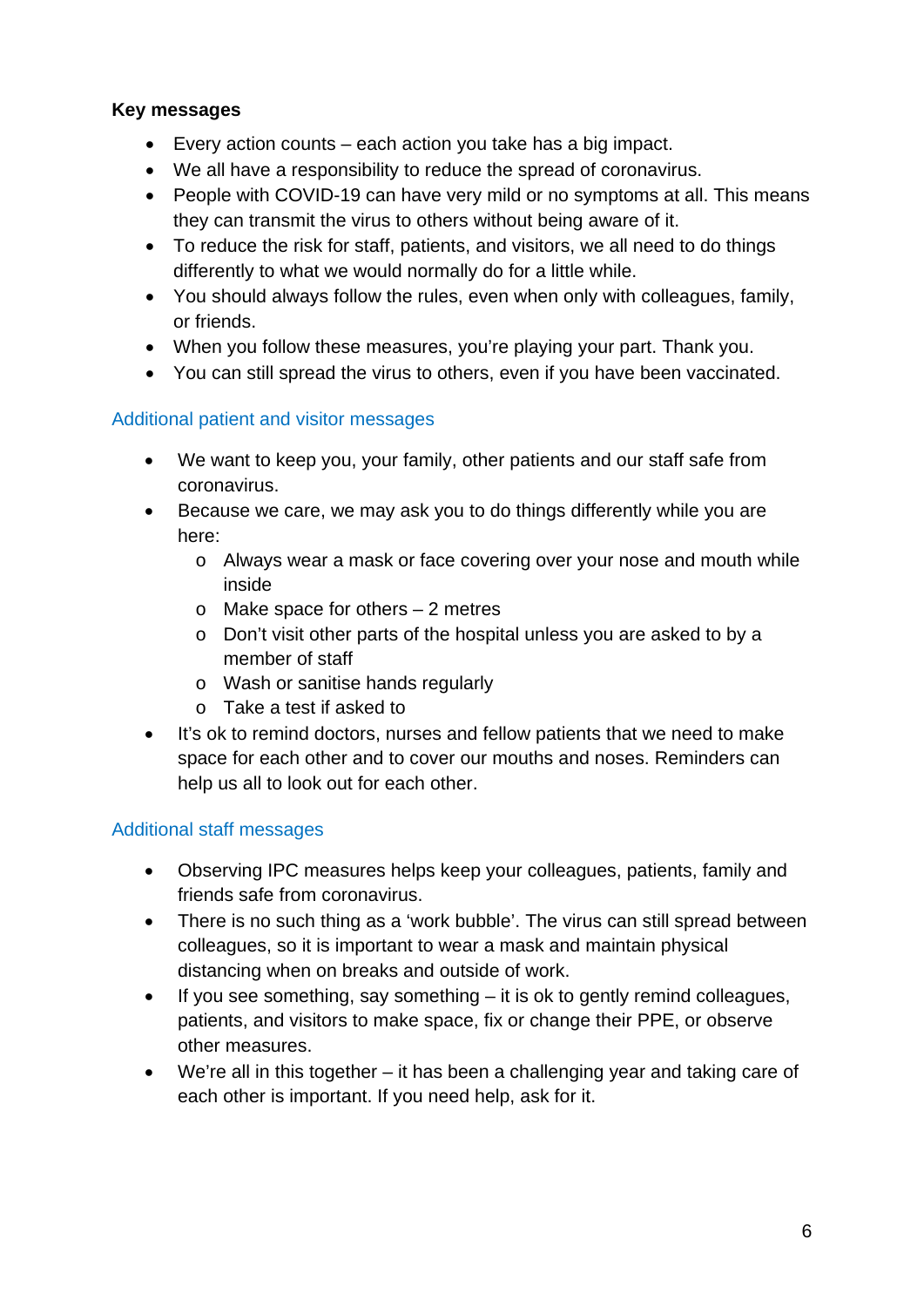# <span id="page-6-0"></span>**Resources**

# <span id="page-6-1"></span>**Staff assets**

The insight showed a need to reframe IPC compliance away from directive measures towards engaging the hearts and minds of staff and emphasising the impact our actions have on others.

Staff engagement assets can be downloaded from the [Campaign Resource Centre.](https://coronavirusresources.phe.gov.uk/nhs-resources-facilities/resources/every-action-counts-staff-materials/)

• Because I care video



The ['Because I care' video](https://youtu.be/0nZG_oOHp7M) was developed by the South West regional team and has been further enhanced through the research to form the basis of the Every Action Counts staff engagement resources. Please share and embed the video from the NHS England YouTube channel (video link to follow).

# • Because I care – posters



• Digital cards

Poster versions of the 'Because I care' video help to reinforce these messages for staff and should be placed in staffareas such as break rooms, changing rooms, offices, and canteens to remind staff of the expected behaviours. Artwork files are available on the CRC and staff photos can be swapped for other settings if relevant e.g. primary, community, or social care workers.



Digital cards with key messages for staff help organisations to share important information about *how* staff can be safe at work, covering care sharing, PPE, safe breaks, and asymptomatic testing. These should be used on staff channels such as staff apps, intranets, staff newsletters, and computer screensavers.

# <span id="page-6-2"></span>**Patient assets**

The insight showed a strong call for interventions for patients and visitors to be simple and practical with strong, clear messaging on what measures are in place. Local branding (logo) should be applied to patient communication products.

The value of face-to-face interactions to ensure compliance was clear, supported by information prior to arrival and situational reminders throughout the healthcare setting.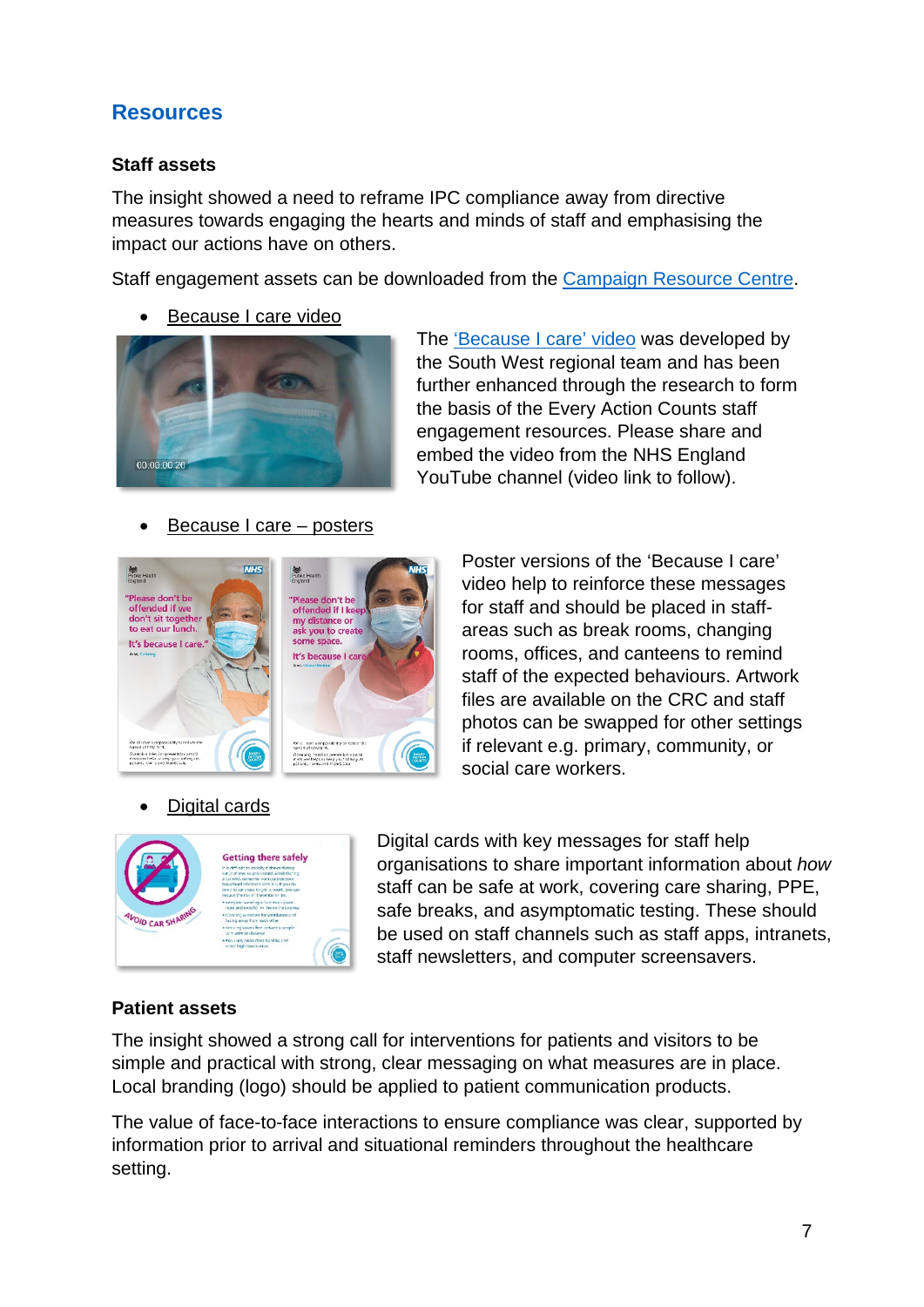# Resources

The following assets have been co-designed with patients and are based on insight from patient representatives and patient groups to support compliance with IPC measures. They can be downloaded from the [Campaign Resource Centre.](https://coronavirusresources.phe.gov.uk/nhs-resources-facilities/resources/every-action-counts-patient-materials/)

Information resources for patients:

• Template pre-hospital / admission information leaflet on IPC measures .



Information on the COVID-19 IPC measures should be provided as part of best-practice proactive patient communication e.g. with confirmation letters and other preappointment information. This content outlines the key measures that may be in place in your service in plain English but should be amended, added to, or deleted as needed. Logos should be removed and replaced with local logos.

# • Easy read patient information leaflet on IPC measures



An easy read version of the patient information leaflet has been developed to support people with learning difficulties or disabilities.

# • Template patient charter

| Patient / Visitor Charter                                           |                                                                                                                                                                                                                       |
|---------------------------------------------------------------------|-----------------------------------------------------------------------------------------------------------------------------------------------------------------------------------------------------------------------|
|                                                                     |                                                                                                                                                                                                                       |
|                                                                     | And the benefits of the contract that a distribution of<br>the first continued in the contract process and contract of the contract of                                                                                |
|                                                                     | influence and in Neumann and Contract and Contract and Indianapolis (1977).                                                                                                                                           |
| approach and other the control of the control of the control of the | And a process diff. In a batter continuous and the company                                                                                                                                                            |
| ×.                                                                  | A different interesting and real in department of a subsidiary                                                                                                                                                        |
| The Most of Profit.                                                 | Public of the second and development of the model in the latter.                                                                                                                                                      |
|                                                                     | state of this ball and a continues were as a winter of the<br>and a complete state that an except and a contract the contract                                                                                         |
| Di Mora renga di Istiani.<br>ment and south and states.             | The states the relation case of the continent and continent and the model of<br>a dia 14 metatra dia 4 metatra. Ny fisiana ara-daharampehintany ary<br>substantial for the firms arrow defined a side of any          |
| Distributes proves how over heath                                   |                                                                                                                                                                                                                       |
|                                                                     | his articular lists are differential and a sensitive conduct.<br>and the Analysis were associated and contract of the United                                                                                          |
|                                                                     | book of the first medium construction of the first property has a well-                                                                                                                                               |
|                                                                     | Caucul My Microsoft Via Leading Call With While Areas world.<br>parties in the trained refer to the control concerns for each energy.<br>to mean our results and make found consists we used to talk and result only. |
| No.                                                                 | State of                                                                                                                                                                                                              |
|                                                                     |                                                                                                                                                                                                                       |
| <b>Sec</b>                                                          |                                                                                                                                                                                                                       |

Some trusts have had success with a patient charter approach that recognises we all have a responsibility to reduce the spread of coronavirus. This should not be presented as a formal contract, but rather as mutual recognition of the moral responsibility of the signee (the signature piece section can also be removed and used without).

Situational reminder cards:

• Poster – IPC measures



The IPC measures poster reminds people of all four key actions to take for IPC (hands, face, space, and not moving around the hospital unnecessarily). This can be used around the estate and on social media.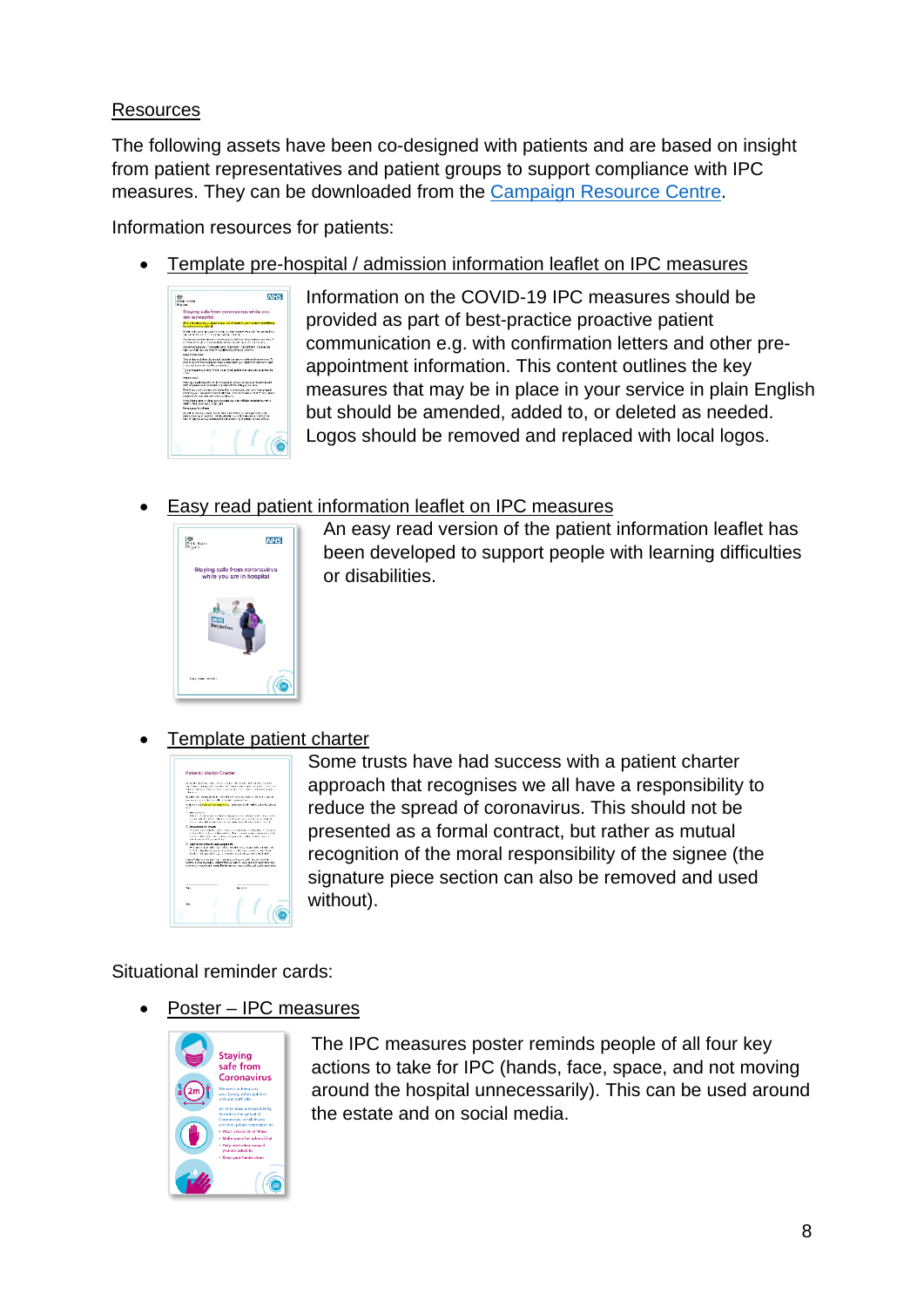• Digital cards – key behaviours



The key behaviour digital cards have been developed to focus on a particular action (e.g. wearing masks properly) and can be displayed on TV screens and other digital channels throughout the facility or be used on social media.

# • A4 posters – key behaviours



The key behaviour posters have been developed to focus on a particular action (e.g. not wandering around the facility) and can be displayed throughout the building (these should be laminated or in specific holders to reduce spread risk and enable appropriate cleaning). Consider placing these in relevant areas where you want the behaviour to happen i.e. Keep hands clean poster next to a hand sanitiser dispenser, as well as generally around the estate.

# • Placemat – IPC measures



The IPC measures placemat is an illustrated piece that aims to explain COVID-19 measures in an engaging way. It is intended to be used when receiving meals to engage patients when they have time to look at the content a little more. The individual sections can also be used as social media and other content.

# <span id="page-8-0"></span>**Operational resources**

# <span id="page-8-1"></span>**Leadership**

Leadership emerged as a strong theme. There is lots of anecdotal evidence that trusts with strong, visible leadership on IPC and exemplary role modelling from ward managers, matrons and senior medics have better compliance with measures.

Key principles for leadership include:

- 1. Role modelling is essential at all levels
	- o Lead by example, practice good IPC
	- $\circ$  Be visible walk the rounds
	- o Let staff know that it is ok to remind you as well
	- o No risk approach to illness be supportive and trusting of illness so that staff do not feel compelled to work when sick
- 2. Promote the IPC guidance constantly remind in all interactions with staff
- 3. Collective leadership is important to provide greater consistency of IPC processes and guidance between wards, departments and trusts. This will help to foster trust and compliance among staff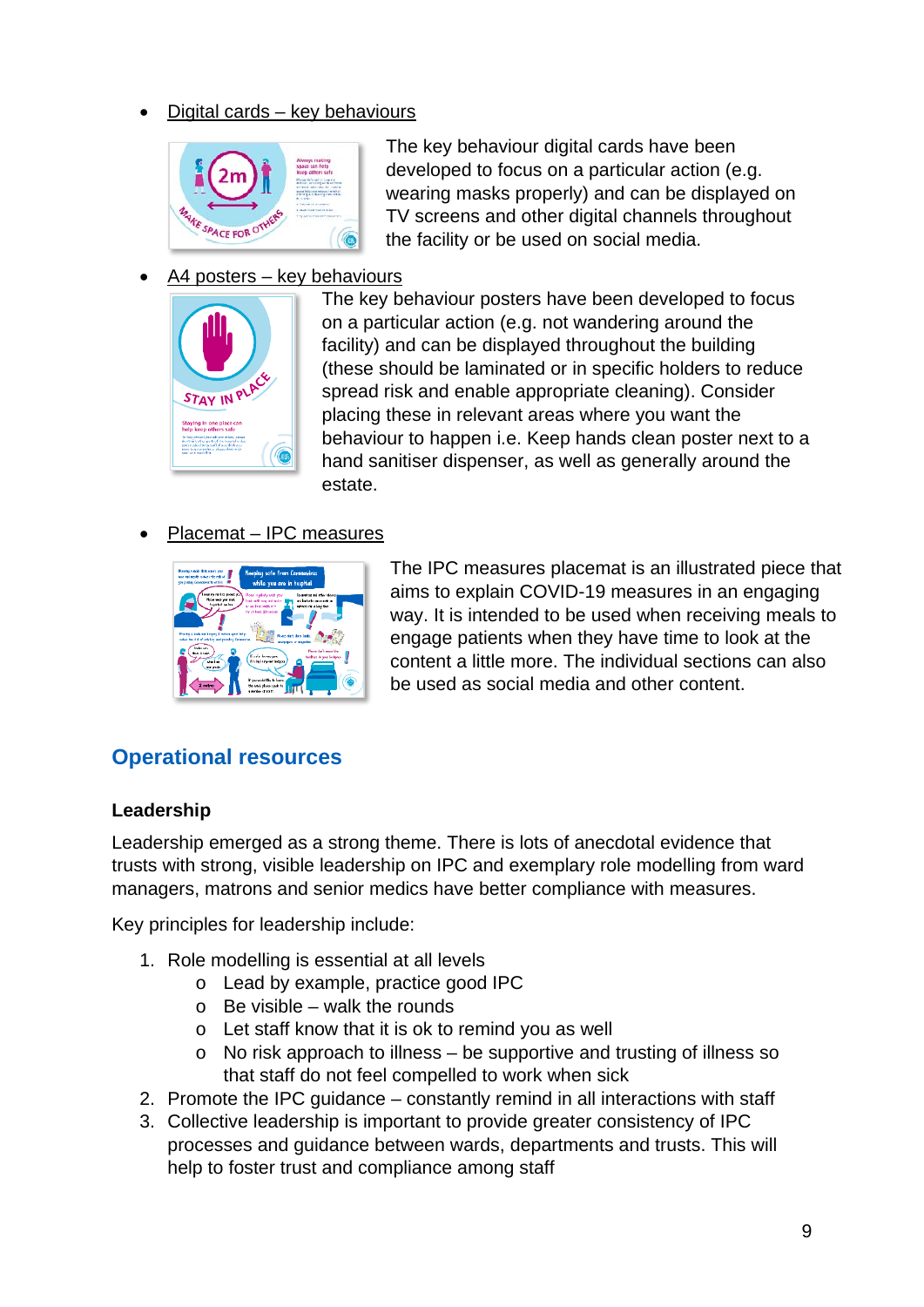- 4. Show support ask staff how they are feeling and remember to thank them for their work
- 5. Strong leadership can come from any level and doesn't have to be top down recognise who those people are in your team and empower them

#### **Resources**

#### **Checklists**

Checklists have been developed to support NHS organisations to implement preventative measures and reinforce good IPC practice.

• [Operational checklist](https://www.england.nhs.uk/coronavirus/publication/every-action-counts/)

| 56<br>Public Health<br>England                                                                                                                                                                                                                                            | <b>Encroace Department</b>                                                                                                  |                            | Checklist and Monitoring Tool for the Management of COVID-19                                                                                                                    | <b>MHS</b> |
|---------------------------------------------------------------------------------------------------------------------------------------------------------------------------------------------------------------------------------------------------------------------------|-----------------------------------------------------------------------------------------------------------------------------|----------------------------|---------------------------------------------------------------------------------------------------------------------------------------------------------------------------------|------------|
|                                                                                                                                                                                                                                                                           | Check but and transported focal bandle Management of Cole to the Christmas's Cultivations of                                |                            |                                                                                                                                                                                 |            |
| <b>TELESCOPESITY/INDUSTRIATE</b>                                                                                                                                                                                                                                          |                                                                                                                             | Link Children Links        |                                                                                                                                                                                 |            |
| <b>Annual Art Electric</b>                                                                                                                                                                                                                                                |                                                                                                                             | <b>American News</b>       |                                                                                                                                                                                 |            |
|                                                                                                                                                                                                                                                                           |                                                                                                                             |                            | Names, To every be removed of supplications COVO/16 models. The to Assume that from as an Online to it as well a specific source of dealer and to environment of a Council of A |            |
|                                                                                                                                                                                                                                                                           |                                                                                                                             |                            |                                                                                                                                                                                 |            |
|                                                                                                                                                                                                                                                                           | LOS UNIVERSIDADE DE BILNIA VIOLEBRICA UNIVERSIDADE DEL DES INBERIO, CARDO ANOS LOS LOSTOS DE DE TARDE DOS NOVOS CUAMBERDO   |                            |                                                                                                                                                                                 |            |
|                                                                                                                                                                                                                                                                           | To excess the first product in Council and an                                                                               |                            |                                                                                                                                                                                 |            |
|                                                                                                                                                                                                                                                                           |                                                                                                                             |                            |                                                                                                                                                                                 |            |
|                                                                                                                                                                                                                                                                           | he was that the state of an analysis and the term                                                                           |                            |                                                                                                                                                                                 |            |
|                                                                                                                                                                                                                                                                           |                                                                                                                             | <b>SALES CHAPTERS IN A</b> | APPEAL VS TA EMAX                                                                                                                                                               |            |
|                                                                                                                                                                                                                                                                           |                                                                                                                             |                            |                                                                                                                                                                                 |            |
|                                                                                                                                                                                                                                                                           | Process harant in create dealer and more are adult<br>the third stand to consider an accountable                            |                            |                                                                                                                                                                                 |            |
| for the airport                                                                                                                                                                                                                                                           |                                                                                                                             |                            |                                                                                                                                                                                 |            |
|                                                                                                                                                                                                                                                                           | <b>CANDIDATES CARD AT STRUCTURES</b>                                                                                        |                            |                                                                                                                                                                                 |            |
|                                                                                                                                                                                                                                                                           | Week and will give your file and annually and                                                                               |                            |                                                                                                                                                                                 |            |
|                                                                                                                                                                                                                                                                           | crown status to rate mot, the and concentrate.                                                                              |                            |                                                                                                                                                                                 |            |
| that are not to be compared that the                                                                                                                                                                                                                                      |                                                                                                                             |                            |                                                                                                                                                                                 |            |
|                                                                                                                                                                                                                                                                           | to different delight and other maintaining and                                                                              |                            |                                                                                                                                                                                 |            |
|                                                                                                                                                                                                                                                                           | <b>BOTH COLLEGE AND LOCATED</b>                                                                                             |                            |                                                                                                                                                                                 |            |
|                                                                                                                                                                                                                                                                           |                                                                                                                             |                            |                                                                                                                                                                                 |            |
|                                                                                                                                                                                                                                                                           | <b>La viene tennis e primeira comunitar en en encon-</b>                                                                    |                            |                                                                                                                                                                                 |            |
| Art Mountain                                                                                                                                                                                                                                                              | about him and the people and the people is an in-                                                                           |                            |                                                                                                                                                                                 |            |
|                                                                                                                                                                                                                                                                           | PASSES CREW CONTACT MATTER INTERNATION                                                                                      |                            |                                                                                                                                                                                 |            |
| <b>Professional Professional Professional Professional Professional Professional Professional Professional Professional Professional Professional Professional Professional Professional Professional Professional Professional </b><br><b>Grand</b><br><b>All Source</b> | the fill we are a report that movement in three infinite and<br>the model from any factorized to change the biograph of the |                            |                                                                                                                                                                                 |            |

This checklist identifies preventative actions that can be taken to reduce risk across different settings – inpatient, outpatient, and emergency departments.

#### • Outbreak [vulnerability assessment](https://www.england.nhs.uk/coronavirus/publication/every-action-counts/) tool

| Sec.                                                               | <b>CM</b>                                                                                                                                                                                                                               |                  |
|--------------------------------------------------------------------|-----------------------------------------------------------------------------------------------------------------------------------------------------------------------------------------------------------------------------------------|------------------|
| <b>HALL</b>                                                        | ankies                                                                                                                                                                                                                                  |                  |
|                                                                    | COVID-19 Outbreak Vulnerability Assessment Tool                                                                                                                                                                                         |                  |
|                                                                    | The old office case any will get to such a sewarch as the performance of a second Particular as<br>harasi and deen are someble in order to import a hilly a mind forward.                                                               |                  |
|                                                                    | The growth countries as a constraint to a squared the model manuscription for all<br>the short theories are an artistic to an over the office. EC Theory                                                                                |                  |
| <b>Sustainable Profiles</b>                                        | 25.8                                                                                                                                                                                                                                    | <b>MATHAMATA</b> |
|                                                                    | Secrets Crist Neuse - Bandara<br>trives after a dense it was noted in                                                                                                                                                                   |                  |
| <b>COLOR</b>                                                       | Condition NV services for child, regiment<br>a fraction of prime the control street from the con-<br>and managers in the financial financial managers<br>A SER SUZZE LOR COURT DER ROUNDE<br>My parties they in from marrilly under the |                  |
| a del                                                              | Court By Const. too with production.<br>curion in locatility of construction                                                                                                                                                            |                  |
|                                                                    | to fail the way that was made a call to affilt.<br>for the country, to help out the country of a cold<br>with the part want for the state wheel to the cost<br>perhousant for, end emess to a part.                                     |                  |
|                                                                    | Makers Crys a dock has been did<br>the attempt to a contract?                                                                                                                                                                           |                  |
| sum by mount                                                       | the service with advertised in Company for<br>a parter when my phis includes and<br>has an Organization and Control                                                                                                                     |                  |
| <b>ATACHART</b>                                                    | the character for the courts off substant<br>contribute in changing industry the automatic<br>concern modernia manager action                                                                                                           |                  |
| $x \sim r$                                                         | Distances The NY String A house in<br>you and was you do as any of the taster where                                                                                                                                                     |                  |
|                                                                    | CONTINUES TO THE PRESS CARD CONTINUES.<br>to a minimum content for the company<br>Supert 3t variation models in currents                                                                                                                |                  |
|                                                                    | AC TOP BRITA SCHOOL THAN ALSO                                                                                                                                                                                                           |                  |
| <b>Literature</b><br><b>S. PowerForce South</b><br><b>Facultan</b> | More to Associate a state of the contract with a state<br>Deposited the content costs on costs and<br>ONNE DESCRIPTION AND MANUFACTUAL ARRESTS AND                                                                                      |                  |

The outbreak vulnerability assessment tool (OVAT) is a quick and handy 'walkaround' guide to support leaders.

The OVAT was developed by Dr Evonne Curran and Maurice Madeo.

#### IPC champions

Role champion profiles have been developed to support the whole team approach to IPC excellence:





This tool outlines the principles underpinning IPC role champion activities and gives examples how this role could be implemented across a range of professional and volunteer groups during their everyday work.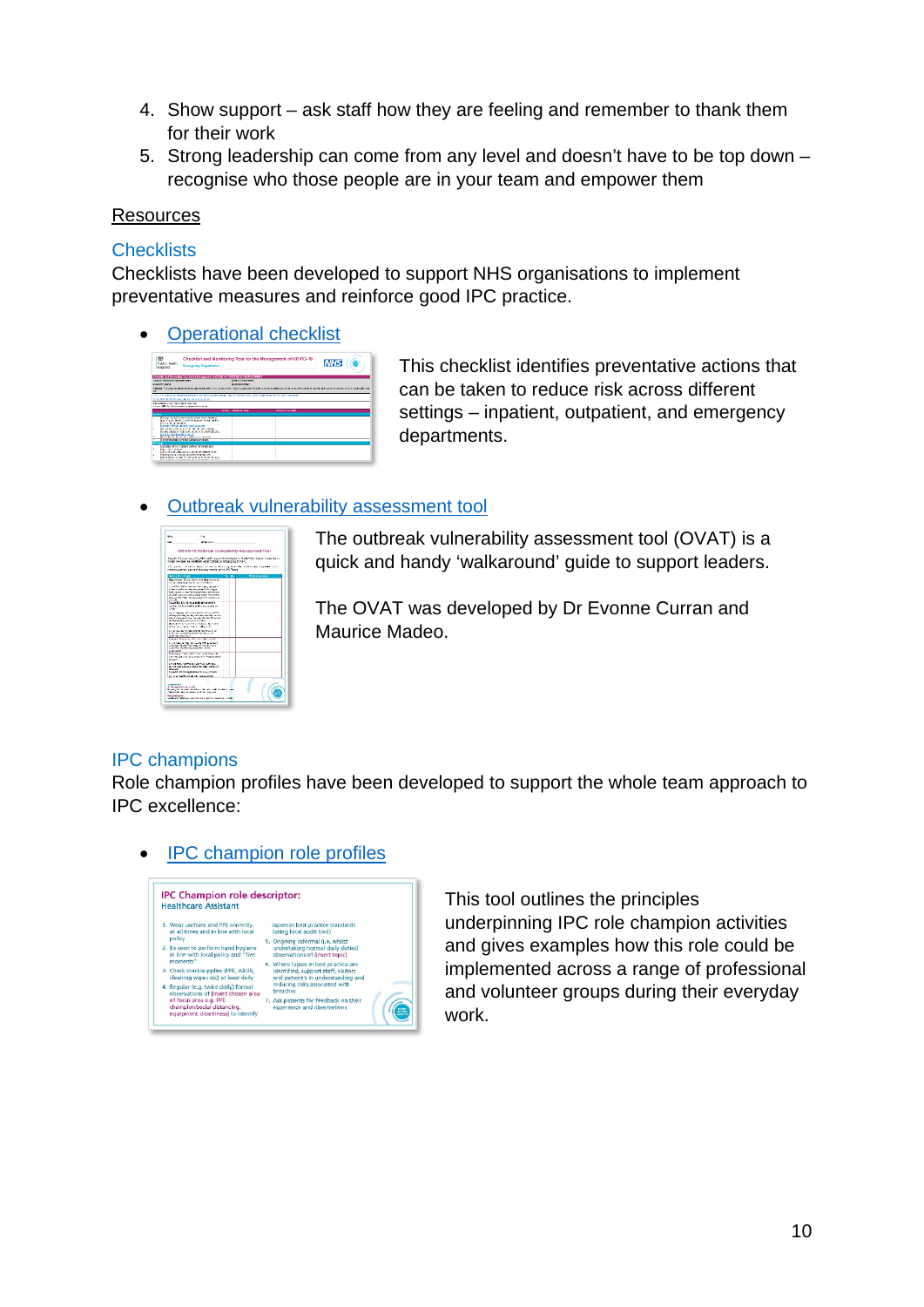# <span id="page-10-0"></span>**Creating a culture to speak up on IPC compliance**

Many staff find it difficult to challenge non-compliance, even with their close peers, and can be intimidated by hierarchy or those they perceive to have more influence than them.

Supporting a culture where everyone is empowered to speak up and receptive to feedback is really important. A reminding culture.

We need to empower all staff with the confidence and language to speak up when someone is letting their guard down.

Key principles for creating a culture to speak up include:

- 1. Sharing messages about it being 'ok' and expected to speak up at every briefing, every handover, every interaction
- 2. Senior leaders reinforcing these messages in all communications and interactions
- 3. Encourage staff at all levels to take feedback in good faith, assume positive intent and not react badly when reminded by other people

# Resources



Health Education England has developed a suite of training to encourage staff at all levels to drive and participate in a speak up culture. This training is for everyone wherever they work in healthcare and explains in a clear and consistent way what speaking up is and its importance in creating an environment in which people are supported to deliver their best.

The 'Speak Up' training can be accessed at: <https://www.e-lfh.org.uk/programmes/freedom-to-speak-up/>

For IPC, creating an open and transparent culture that empowers staff to speak up to others is essential to support compliance with IPC measures.

#### • Hints and tips – [speaking up on IPC](https://www.england.nhs.uk/coronavirus/publication/every-action-counts/)

| 妈<br><b>Punite Health</b><br>Bridge                                                                                                                                                                                                                                                                                                                                                                                                                                                        | <b>NHS</b>                                                                                 |
|--------------------------------------------------------------------------------------------------------------------------------------------------------------------------------------------------------------------------------------------------------------------------------------------------------------------------------------------------------------------------------------------------------------------------------------------------------------------------------------------|--------------------------------------------------------------------------------------------|
| Hints and tips: Crucial Conversation lines to control<br>COVID-19                                                                                                                                                                                                                                                                                                                                                                                                                          |                                                                                            |
| Talcing to colleagues about uncomfortable leases is olive accided due to the perpetition that we<br>mish: allient screens we was close a with. Associated convenibles, can require quation. If you can<br>preforms harves it can held to brevia victation catering for averaging.                                                                                                                                                                                                          |                                                                                            |
| refer a bustining a couponers conceptation, revision the following<br>a billion constituence further than produced in an except at<br>- Chicara the provisional Fiddings ago<br>a sharped and specificate management<br>· If you are cristal to province an imaginately cleane find a way to flug your conservations an example.<br>fession mine.<br>- Abstractus to be the more than<br>. St Af the bow b that you can to digger<br>. I CATTLE WAS LIMITED AS ALL<br><b>Euro manufina</b> | Sometimes not<br>having a<br>couracizous<br>conversation is<br>vicklar than<br>having one! |
| www.et as shown wils be an enable by D. Has a that the sual backer as a consultant and the set of<br>contrast to with as and had credite and flin and be assesses to address been times. It is essentially as also                                                                                                                                                                                                                                                                         |                                                                                            |
| A gains belong hygrogeneity Depress Uncombassade Sale (CLC) model.<br>ay concerned circuit, carbid<br>are concertainable.<br>The self will be thinking on to Steph-                                                                                                                                                                                                                                                                                                                        |                                                                                            |

Quick reference cards have been developed to support staff to speak up and remind colleagues and patients/visitors when they are not following IPC measures, including tips on preparing for the conversation and helpful ways in.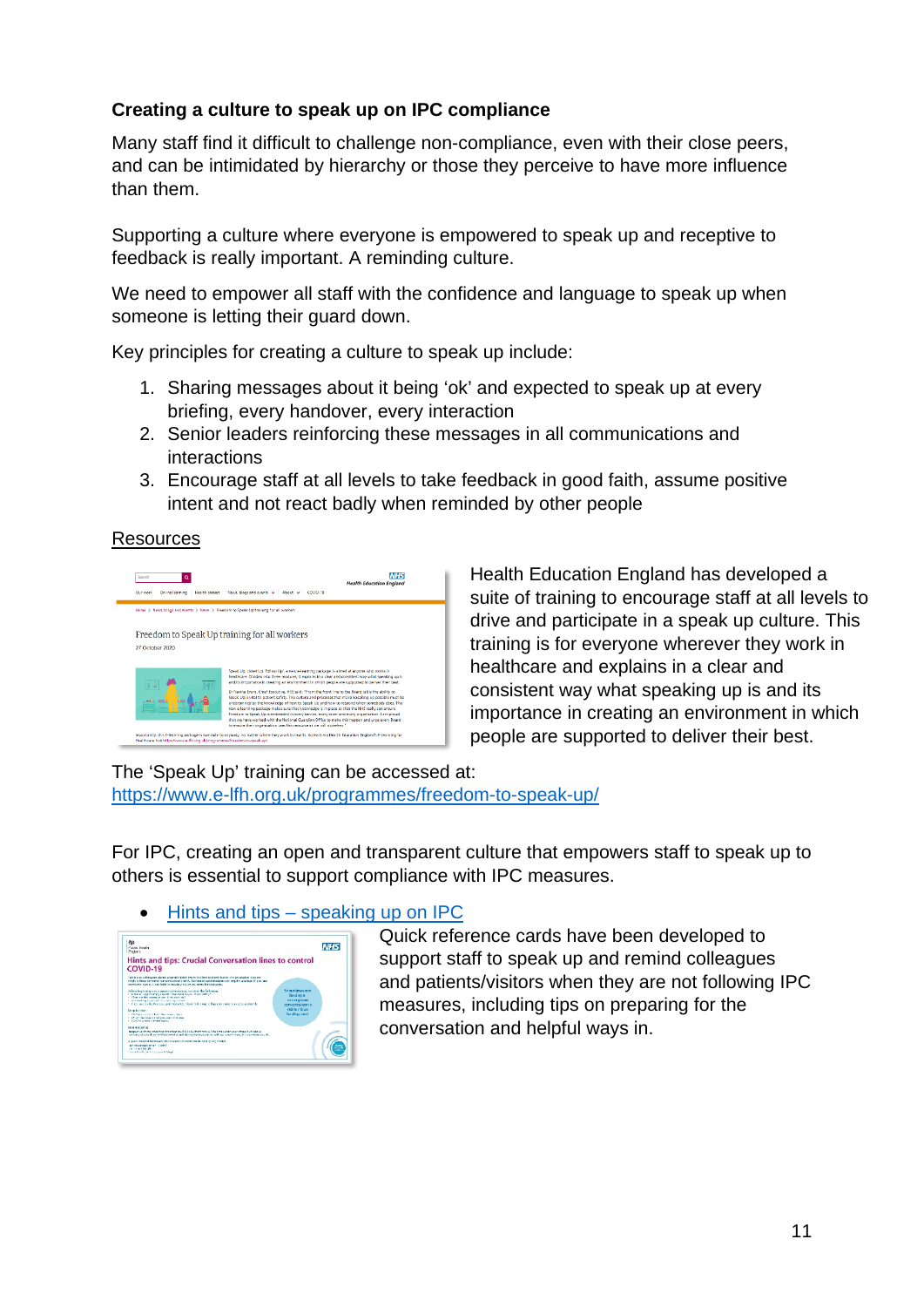# <span id="page-11-0"></span>**Wellbeing and morale**

Wellbeing and morale are important underlying factors when considering staff behaviour.

Staff are more likely to comply with IPC measures when they feel supported by their leaders and organisation, and that their concerns are listened to and quickly acted on.

Key principles for maintaining staff wellbeing and morale include:

- 1. Saying thank you and well done goes a long way
- 2. Communication and messages should be two way and should check in with staff to see how they are feeling and if they need more support
- 3. Demonstrate empathy and take time to listen a culture where it is ok not to feel ok
- 4. Speed is key when concerns are raised, listen and respond as quickly as possible to ensure staff feel heard and that their concerns are taken seriously

#### **Resources**



Supporting our NHS people is a key priority for NHS England and NHS Improvement, and a full range of support and educational resources can be accessed at [https://www.england.nhs.uk/supporting-our-nhs](https://www.england.nhs.uk/supporting-our-nhs-people)[people.](https://www.england.nhs.uk/supporting-our-nhs-people)

Local intervention ideas to support wellbeing and morale can be found at the end of this toolkit.

# <span id="page-11-1"></span>**Training**

The research indicated further education is needed to support staff awareness and understanding of IPC measures and how control measures work together to reduce risk.

**Resources** 



A suite of training animations is being codesigned with stakeholder partners to target the core areas of IPC understanding related to COVID-19.

These videos will be made available on the NHS England and Improvement YouTube channel shortly.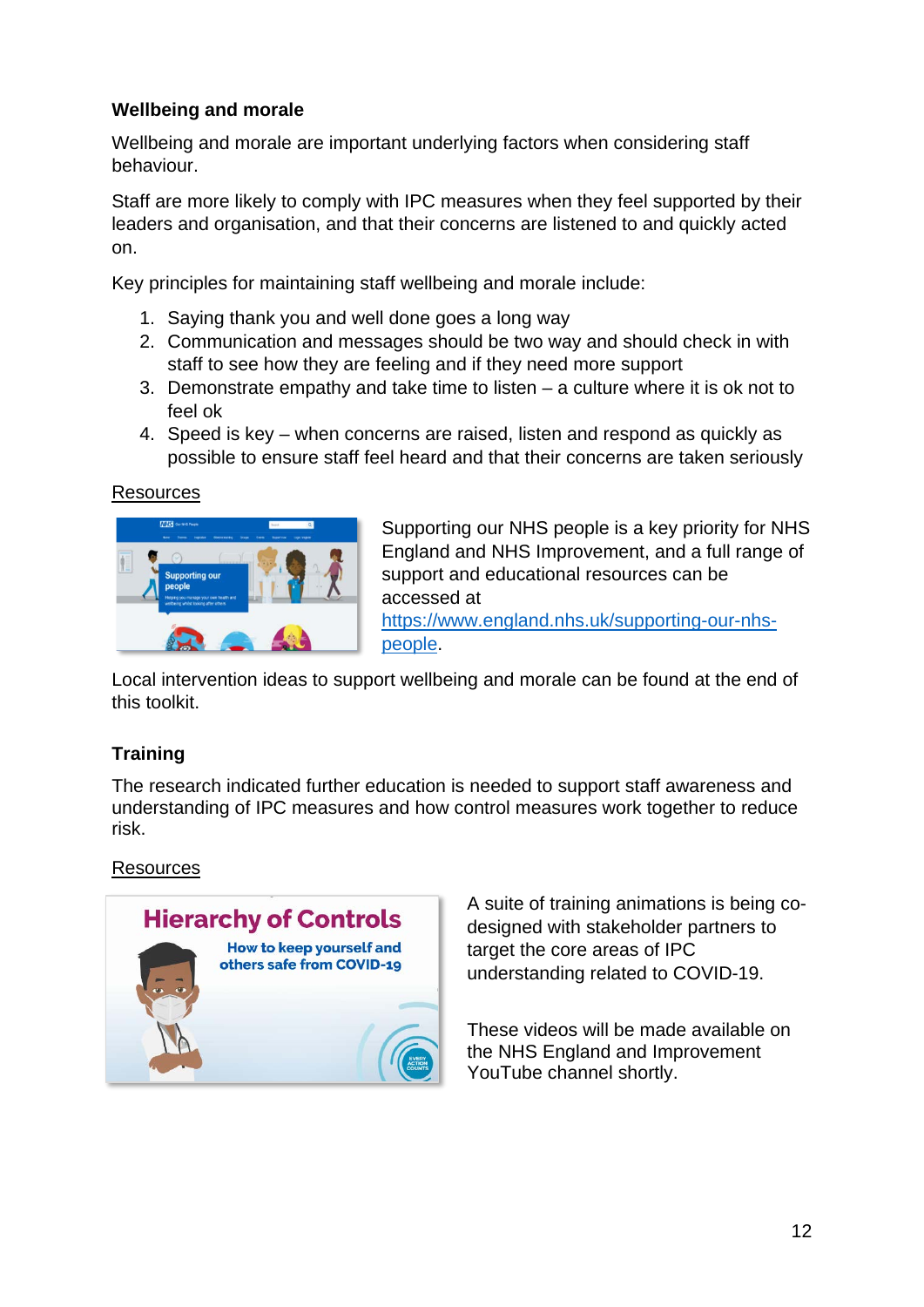# <span id="page-12-0"></span>**Innovation ideas for local implementation**

In addition to the resources developed nationally, the research process highlighted a great number of innovative approaches to IPC compliance already in use across the NHS, as well as gathering a wealth of ideas from frontline staff, patients, stakeholders and behavioural experts.

These intervention ideas can be considered for implementation at a local level according to need and context.

# <span id="page-12-1"></span>**Wellbeing and morale**

• Staff buddy system

Staff buddy systems are a great way to ensure that staff have someone to check in with and/or ask for help from when they need it. They can also help to remind each other to follow IPC measures in the moment. These don't need to be two people only – small buddy groups can be used to cover different working patterns.

• Create a virtual hug

To replace real hugs while social distancing measures are in place, consider implementing a team or organisation 'virtual hug' to show support for one another during challenging or stressful times. One example of this is the distanced 'fist bump' in the Real Hero 6 movie.

# • Message support boards

A message board for staff to leave each other comments or messages of support can provide a nice channel for teams to communicate across shifts and working patterns. Consider making this virtual - a good example of this is the well-known @allontheboard twitter channel.

# • Wobble rooms

Consider dedicating a particular room or space as a staff 'wobble room' – a safe space to go and take a minute when staff become overwhelmed. This space could include messages and resources to help people in the moment, for example, a poster outlining breathing techniques.

• Create team WhatsApp groups Team WhatsApp groups are a great way to create an informal channel for staff to communicate and check-in with each other and provide support if needed.

# • Access to the local psychology services

Some teams told us that giving staff access to trust psychology services in addition to employee assistance programmes (EAP) helped their staff to process the pressure and stress they were feeling to support wellbeing.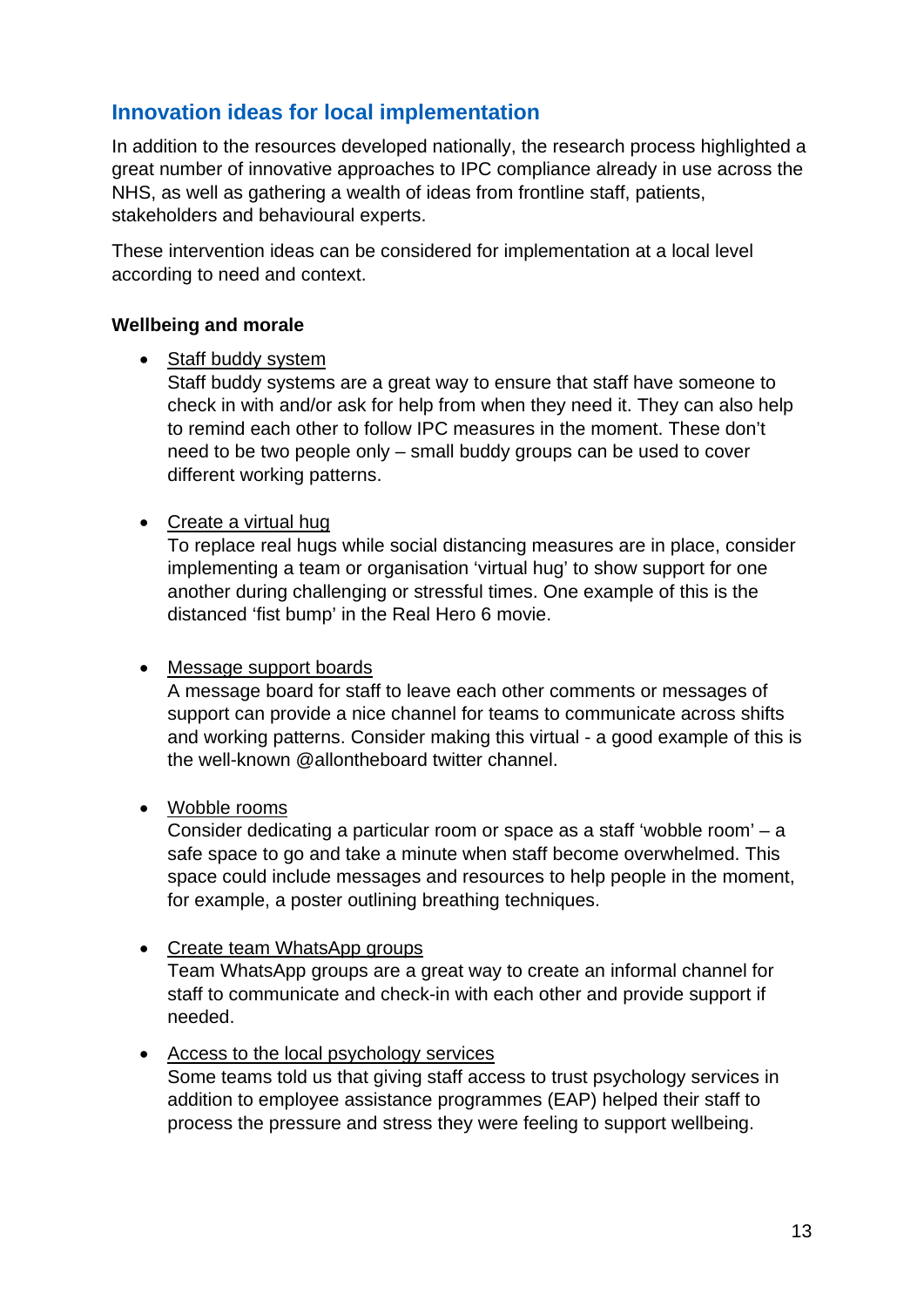• Daily Dose toolkits

Pulling together a suite of images/videos/animation of feel-good messages to share with staff (through WhatsApp, intranet, bulletins etc) can help to improve morale and wellbeing.

# • Mindfulness moments

Taking a moment to check in at the beginning of every shift can help to set the mood and morale of staff. A mindful moment can include a few minutes at handover for each shift where positive messages and support is provided to staff.

• 'Teams' breaks

Creating an online 'room' that is always open can help people to chat in a socially distanced way and feel more supported during their breaks.

# <span id="page-13-0"></span>**Creating a speak up culture**

• Key message stickers

Stickers for staff and patients to wear can remind others of the correct behaviours and help support a culture of speaking up. Example messages could include things like 'The best way to support me is to wear a mask properly' and 'If I keep my distance, it is because I care'.

• Elect team speak up champions

Team champions can help to create a culture of positive reminding and can also act as a support for staff who feel uncomfortable speaking up with others. This could be a rotating role to help embed the speak up culture across all levels and professions.

• Safety words

Safety words are already used in some healthcare environments (for example, surgical theatres) for all staff to stop and check safety measures. A similar concept could be applied to IPC measures, where a nominated word (unrelated to environment i.e. pineapple) can be used to remind everyone to stop momentarily and check their PPE and environment for compliance.

• Create an anonymous escalation process Even with support, some people may not ever feel confident to speak up. Creating an anonymous escalation process allows their voices to be heard and ensures that positive intervention can be achieved.

# <span id="page-13-1"></span>**Leadership**

• Daily messages to staff

A personal message can be very powerful. A daily message from leaders (senior or area lead) can provide connection and emphasis that staff are supported. This can be delivered in different formats – through a quick written message, a meme, or an informal video.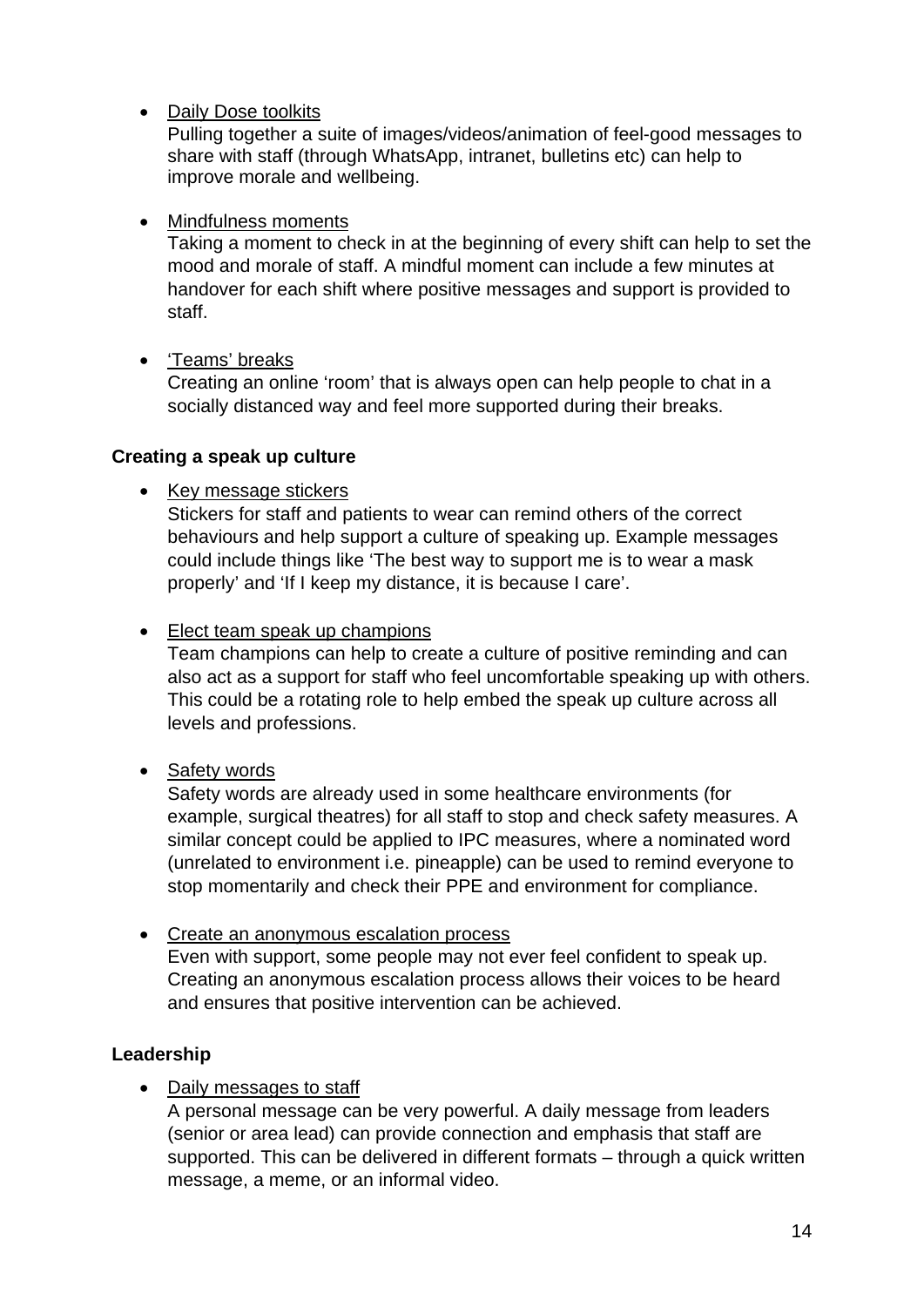# • Rotating daily IPC champion

IPC is everyone's business, but it can be easy to call the IPC team to deal with an issue rather than ruffle feathers. Creating a rotating daily IPC champion rota for all multidisciplinary team (MDT) staff helps to embed IPC as a role we all have to play across all levels and professions, ensures local responsibility is taken for identifying and managing IPC compliance issues, and supports organisational IPC teams.

# • Volunteer support

Volunteers are a great resource for organisations and already play an important role in the NHS. Consider creating volunteer roles to support compliance and behaviour – these volunteers could act as safety ambassadors reminding people of behaviours in public spaces such as canteens and corridors and/or provide arrival briefings on local measures for patients and visitors.

# • Safety huddles

Dedicated safety huddles focus on IPC and safety measures and help to embed the importance of these topics in the organisational culture, rather than tacking them on to the end of other huddles in a hurry.

# • Establishing a 'faceless' sickness line for staff

It can be difficult for staff who are feeling unwell to call in sick when they are speaking to their team lead or line manager and may feel like they are letting the team down / adding pressure in already challenging times. It is important to embed a no risk approach to staff illness to reduce the risk of staff spreading illness when they really should not be at work. Absence phonelines for reporting sickness to remove difficulty of reporting to managers have proved to be effective.

# • Virtual meetings and handover

Where possible, switching face to face meetings, handovers and debriefs to virtual meetings means that staff can remain distanced but provide group feedback. This could be delivered through a range of channels including Microsoft Teams, WhatsApp, or a local platform.

# <span id="page-14-0"></span>**Patients and visitors**

• Front door 'greeters'

Non-verbal cues such as smiling are missing in a world full of masks and PPE. Some hospitals already have security in place at front doors to ensure compliance with mask wearing but consider the use of volunteers or dedicated staff at the front door to further help explain the measures in place across the service, as well as providing direction and support within the building.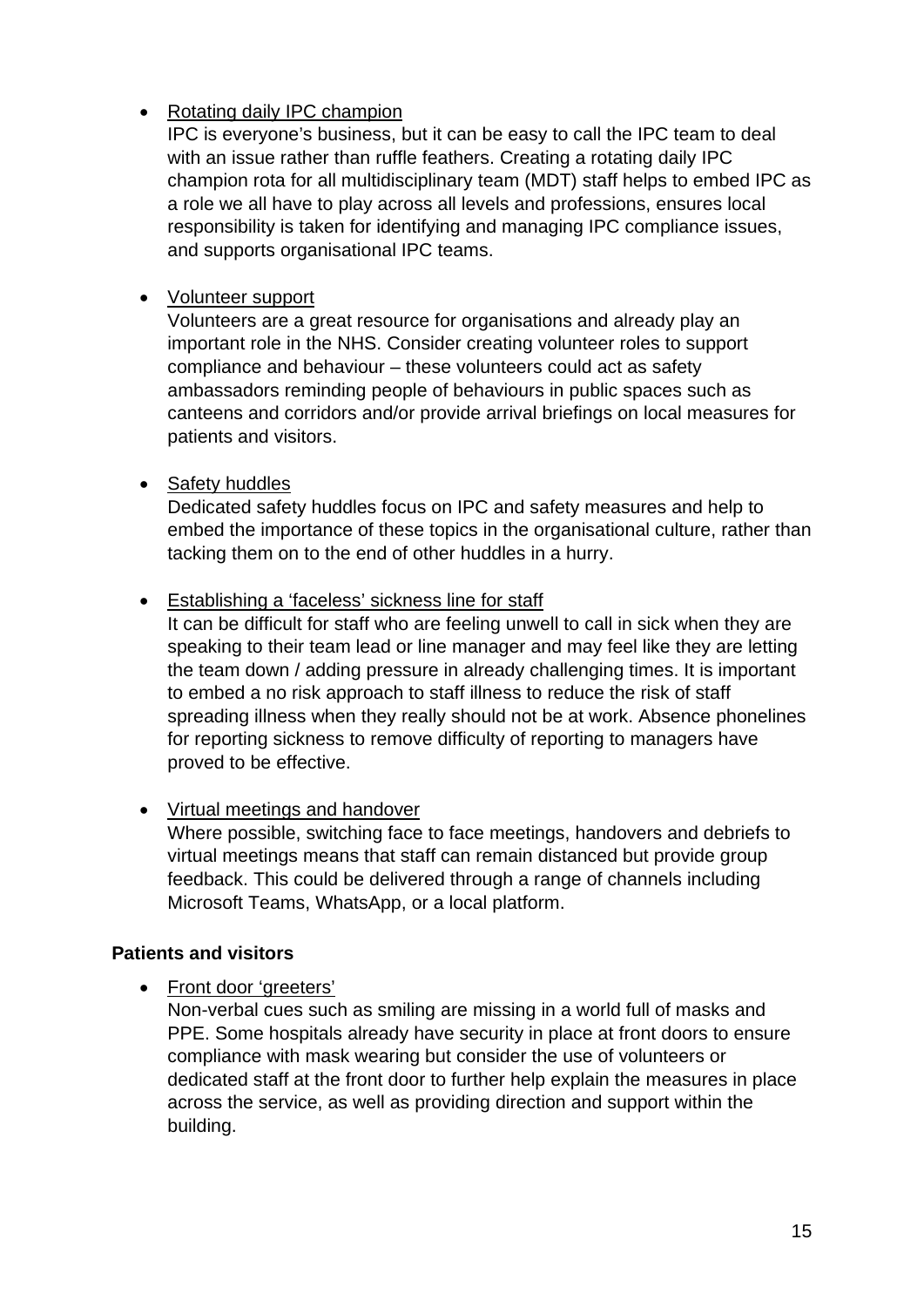• Community language videos

If your demographic includes a large community of other language speakers, consider filming additional videos explaining the measures in those languages. If you can find a local clinician who speaks the language and is representative of the community this will help it to be well received by the community.

# • Pre-hospital text message

Many hospitals provide a pre-hospital visit text message to patients coming in for planned and elective care. Consider including a link to pre-hospital resources (including videos, patient information leaflets etc) in the text message to make the information as accessible as possible.

# • Staff pictures

Staff in full PPE can seem very remote and 'faceless' to patients. Consider if there is a way to make photographic badges or laminated pictures of staff with their face showing to reduce the barriers between staff and patients – this can help requests from staff land better.

# • Post-discharge feedback

Post-discharge surveys are a great way to get feedback from patients on how they experienced care. If your services run a post-discharge survey, consider including a question about the information they received regarding IPC measures, e.g. was it enough, and did they understand it, to support ongoing evaluation of your local measures

# <span id="page-15-0"></span>**General safety**

• Temperature checks at the front door

Most people are now used to getting their temperature taken when visiting restaurants and other settings. Implementing temperature checks at nonemergency entrances helps to identify those who may not know they are ill so that appropriate safety measures can be taken. Consider utilising your volunteer workforce to help keep this process smooth (NB: Appropriate masks etc would need to be provided to temperature takers. Local processes must take into account that people attending hospital may have other illness that creates temperature spikes).

# • WIFI login page

Most patients and many staff will utilise free WIFI offerings, creating another opportunity to share messaging. Consider adding videos, infographics, or visual key messages on the WIFI login page with a link to more information about the measures in place across the service.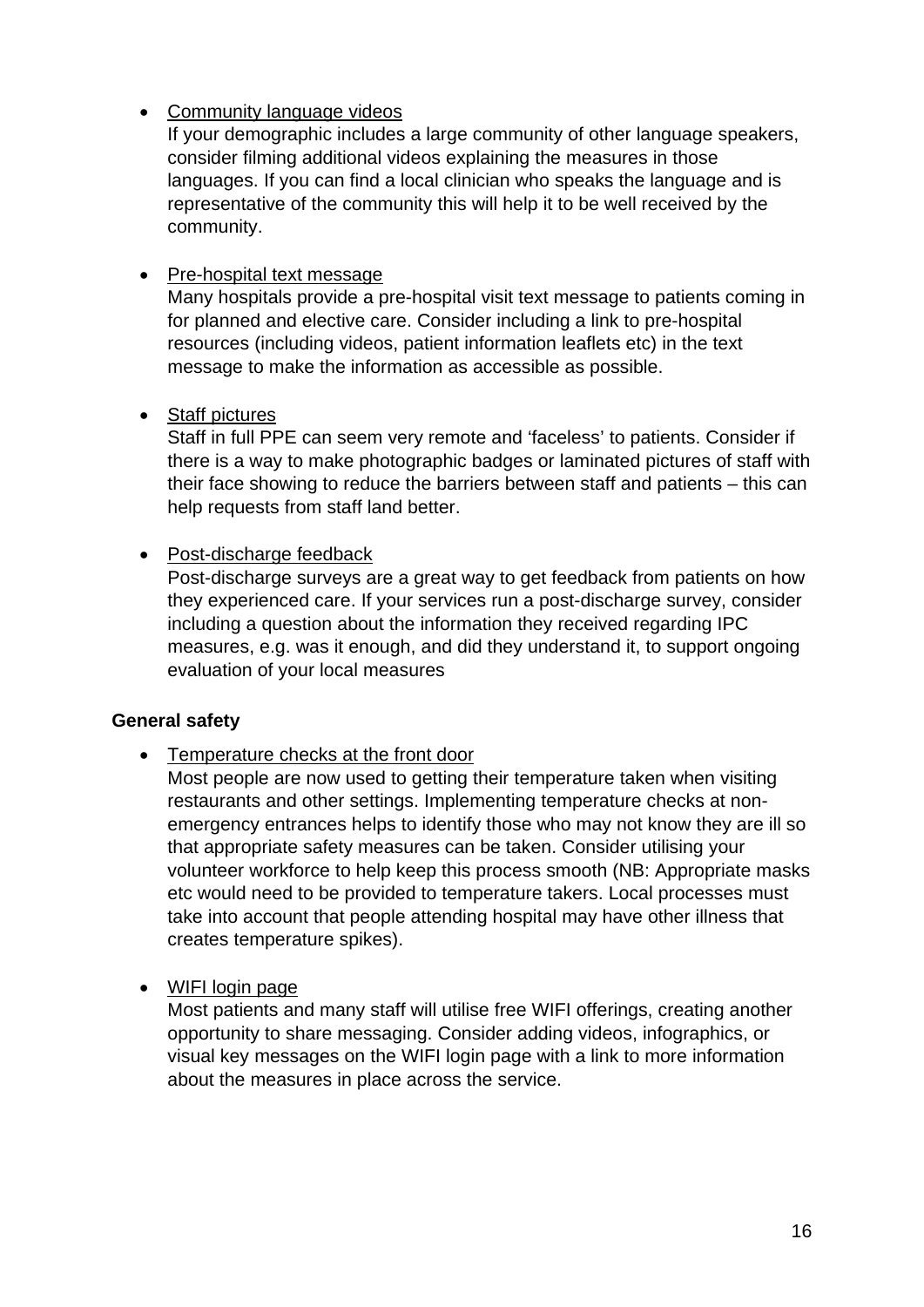# <span id="page-16-0"></span>**Estate**

# • Contactless 'office'

A contactless building can help to reduce the need to press buttons or touch handles by implementing swipe cards or phone app access wherever possible.

# • Staff only bathrooms

Consider designating some bathroom facilities as 'staff only' to reduce traffic in the same facilities between staff and the public.

# • Create more space for breaks

Limited space means that it can be challenging for staff to maintain physical distancing while on breaks. Consider alternatives/additions such as heated marquees and tents to create more space for staff while on breaks.

# • Visual cues

Many organisations will already be using visual cues such as coloured floor tape and signs to remind people to maintain physical distance or to remind them that they are leaving an area. Consider if these visual cues extend to your staff only areas such as break rooms and changing rooms and implement there as well if not.

# • Waiting room layout

Some waiting rooms are not conducive to IPC compliance. Consider how chairs are spaced and restrict use of other chairs and surfaces between these spaces. Diagnostics waiting rooms were raised as a particular area for consideration.

# • Removable signage

Consider developing signage that can be moved and flexed to the needs of the facility. One example of this could be a pull-up banner i.e. You are now entering a red zone. Rules in this zone include…'

# <span id="page-16-1"></span>**Cleaning**

• 'I'm clean' notice

An 'I'm clean' note or sticky tab can provide a quick and easy way of knowing that a workspace or shared equipment has been cleaned and sanitised. The tabs should include a date and time to support regular cleaning.

# • Changing rooms cleaning rota

Creating a changing room cleaning rota or making sure that there are dedicated people assigned to keep changing rooms neat and tidy helps to ensure there is no cross contamination in shared spaces.